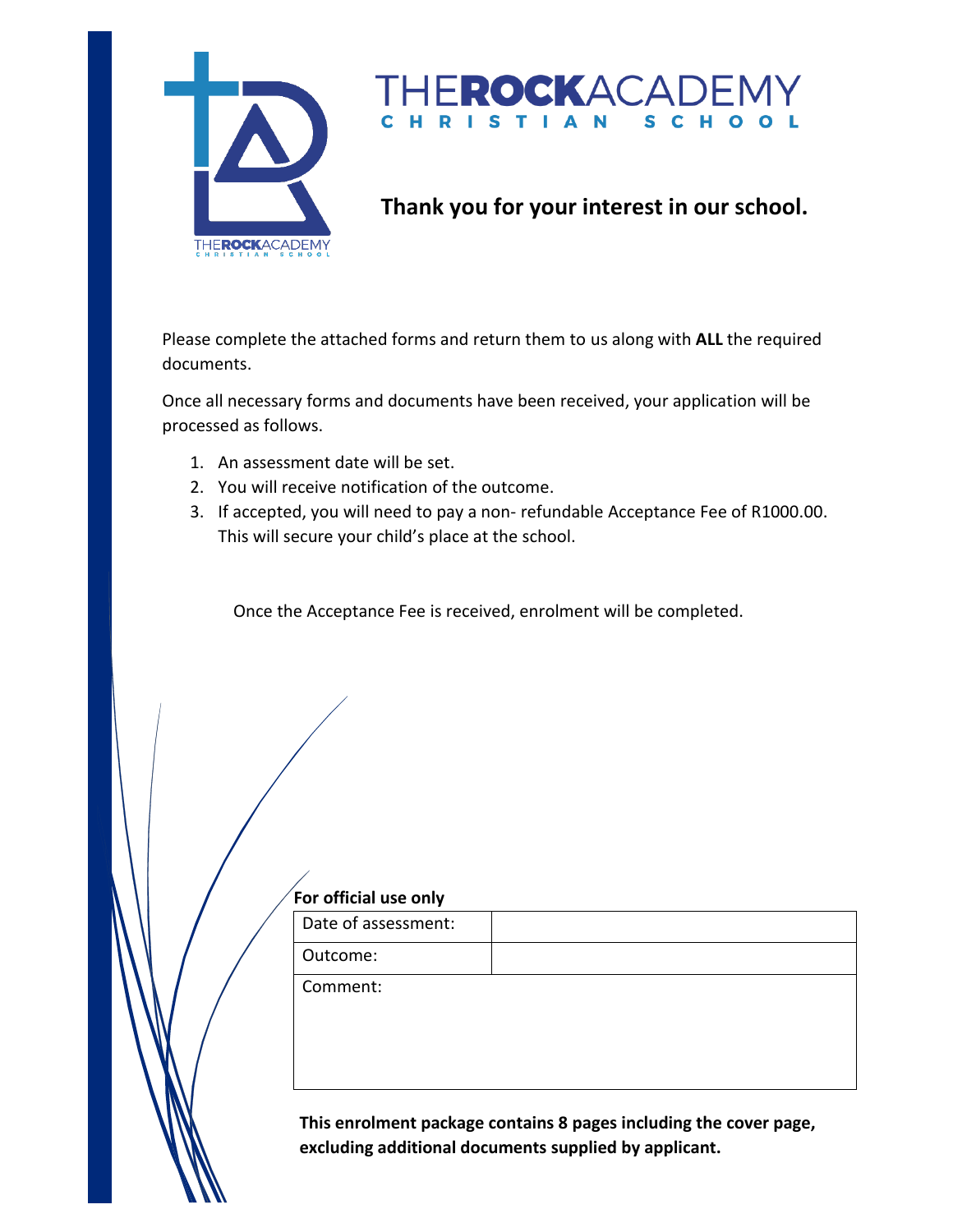## **APPLICATION FOR ENROLMENT**

#### **PLEASE NOTE:**

## **SUBMISSION OF THIS APPLICATION DOES NOT GUARANTEE ACCEPTANCE.**

Your child will be asked to come in for an interview and an academic assessment to ensure that he/she will cope with the standard of work. Students with a history of poor payment at a previous school may not be accepted. Should there not be space in the class required, the students name may be put on a waiting list. Preference is given to siblings of The Rock Academy students. space in the class required, the si nan<br>2

**NOT GUARANTEE ACCEPTANCE.**

interview and an academic assessment to

# **THE ROCK ACADEMY**



 **CHRISTIAN SCHOOL changed lives, changing lives**

 Tel: 021 785 4753 Mobile: 083 682 2618 Fax: 086 68 5403 Email[: info@therockacademy.co.za](mailto:info@therockacademy.co.za) Web[: www.therockacademy.co.za](http://www.therockacademy.co.za/)

Please return this form to The Rock Academy together with:

| A copy of the child's birth certificate.       |  |
|------------------------------------------------|--|
| A copy of the child's latest school report.    |  |
| Copies of parent's identity documents.         |  |
| A municipal account as proof of residence.     |  |
| A copy of the child's clinic card.             |  |
| Foreign students - copy of their study permit. |  |

## **Please note that a non-refundable deposit of R1000 is payable on accep[tance at The Rock Academ](mailto:info@therockacademy.co.za)y**

| Date of Application:                 |       | dd/mm/ccyy | <b>Date Received</b> |  | Office use |  |
|--------------------------------------|-------|------------|----------------------|--|------------|--|
| <b>Application for admission to:</b> | Grade |            | <b>Term</b>          |  | For year   |  |

**A: STUDENTS PERSONAL INFORMATION \*Western Cape Education Department CEMIS requirement** A: STUDENTS PERSONAL INFORMATION

| Surname: (please print)                               |                        |     |        |        |                    |   |               |       |                     |        |
|-------------------------------------------------------|------------------------|-----|--------|--------|--------------------|---|---------------|-------|---------------------|--------|
| First names: (please print)                           |                        |     |        |        |                    |   |               |       |                     |        |
| Nick name: (name to be used on school records)        |                        |     |        | $\ast$ |                    |   |               |       |                     |        |
| $\ast$<br><b>Home language</b>                        |                        |     | Gender | ∗      | m                  | f | Date of birth |       |                     |        |
| <b>Preferred language</b><br>$\ast$<br>of instruction |                        |     | Race   | $\ast$ |                    |   |               |       |                     |        |
| $\ast$<br><b>ID</b> number                            |                        |     |        |        | <b>Nationality</b> |   |               |       |                     |        |
| Foreign students: *                                   | <b>Study</b><br>permit | yes | no     |        | Age:               |   |               | Years |                     | months |
| <b>Dexterity</b>                                      | <b>Right handed</b>    |     |        |        | Left handed        |   |               |       | <b>Ambidextrous</b> |        |

**Information of previous schools:**

| ∗<br><b>Name</b>              | Contact person & Tel no.   |     | <b>Grades</b> | From date:           | To date: |  |
|-------------------------------|----------------------------|-----|---------------|----------------------|----------|--|
| 1.                            |                            |     |               |                      |          |  |
| 2.                            |                            |     |               |                      |          |  |
| Last grade<br>passed          | Has any grade been failed? | yes | no            | If yes, which grades |          |  |
| <b>Sporting</b><br>activities |                            |     |               |                      |          |  |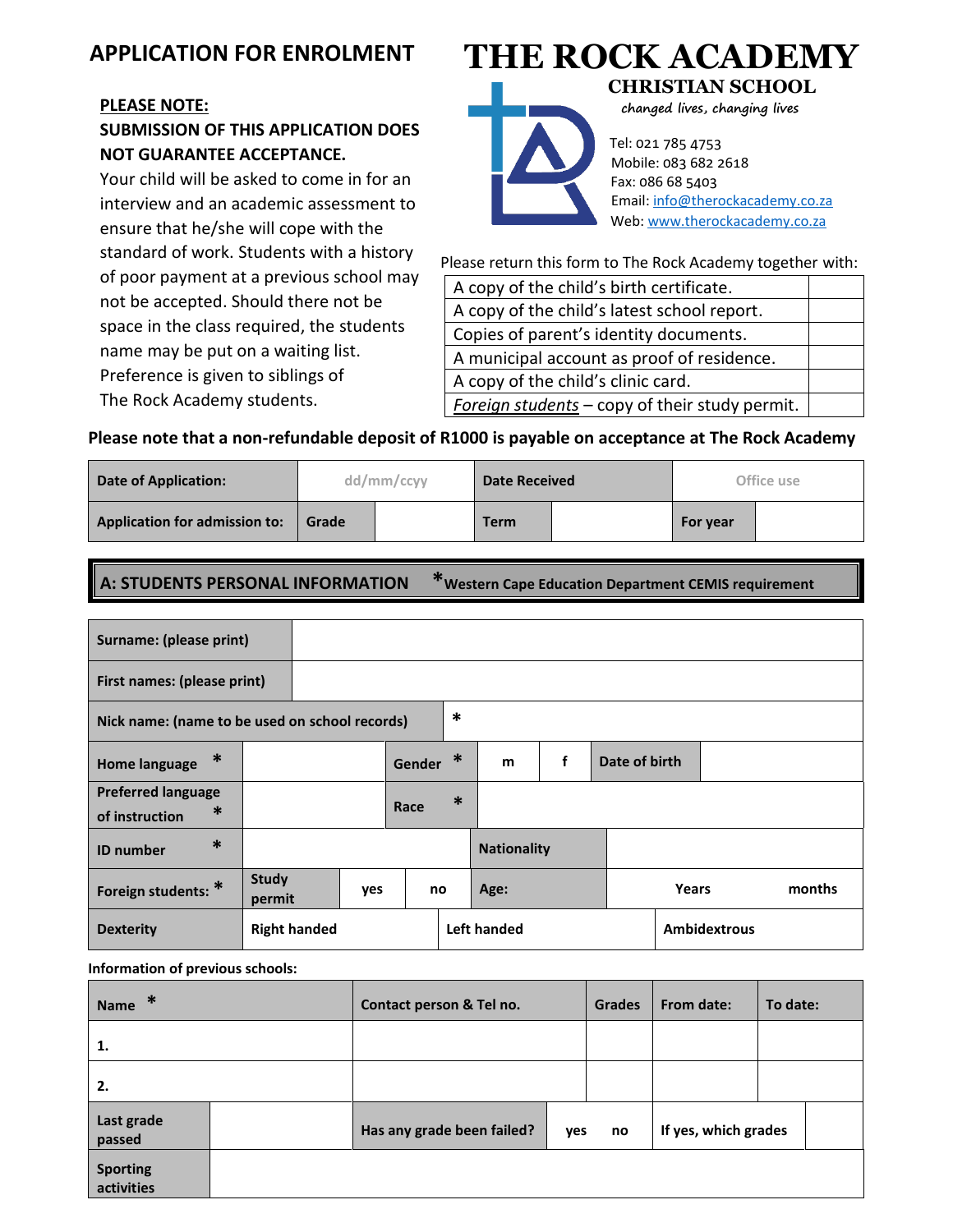| <b>Hobbies or</b><br>interests:                                            |                                                                                            |  |  |                            |                                                                                                                  |  |  |  |
|----------------------------------------------------------------------------|--------------------------------------------------------------------------------------------|--|--|----------------------------|------------------------------------------------------------------------------------------------------------------|--|--|--|
| <b>Musical talents</b>                                                     |                                                                                            |  |  |                            |                                                                                                                  |  |  |  |
| Has your child previously been assessed for any of the following:          |                                                                                            |  |  |                            |                                                                                                                  |  |  |  |
| <b>ADD/ADHD</b>                                                            | A behavioural disorder<br>Any learning problems<br>An OT problem<br>Any emotional disorder |  |  |                            |                                                                                                                  |  |  |  |
|                                                                            |                                                                                            |  |  |                            | If you have selected any of the above, please provide a copy of the report from the assessor/ remedial therapist |  |  |  |
| Special needs of child. Please $\checkmark$ and elaborate if necessary $*$ |                                                                                            |  |  |                            |                                                                                                                  |  |  |  |
| <b>Hearing impaired</b><br>Sight impaired                                  |                                                                                            |  |  | <b>Physically disabled</b> | Other                                                                                                            |  |  |  |
|                                                                            |                                                                                            |  |  |                            |                                                                                                                  |  |  |  |

# **B: FAMILY INFORMATION Father \* Mother \* Name & Surname: Name & Surname: ID number: ID number: Home address Home address Home Tel: Home Tel: Cell no: Cell no: Occupation: Occupation: Current Employer: Current Employer: e-mail address: e-mail address**

| <b>Marital status:</b>              | married,         | separated,           | divorced. | widowed.               | single    | (please circle) |       |          |
|-------------------------------------|------------------|----------------------|-----------|------------------------|-----------|-----------------|-------|----------|
| If divorced,<br>please select       | Father remarried |                      |           | Mother remarried       |           |                 |       |          |
| If widowed,<br><b>Please select</b> |                  | Father passed away * |           | Mother passed away $*$ |           |                 |       |          |
| <b>Family status of</b><br>child    | own              |                      | fostered  |                        | adopted   |                 | other |          |
| <b>Students position in family</b>  |                  | <b>Number</b>        |           |                        | <b>of</b> |                 |       | children |

**Contact details for communication cell no. e-mail**

**Names, ages, gender and school of siblings:**

| <b>Name</b> | Age | Gender | Name of present school |
|-------------|-----|--------|------------------------|
| π.          |     |        |                        |
| 2.          |     |        |                        |
| э.          |     |        |                        |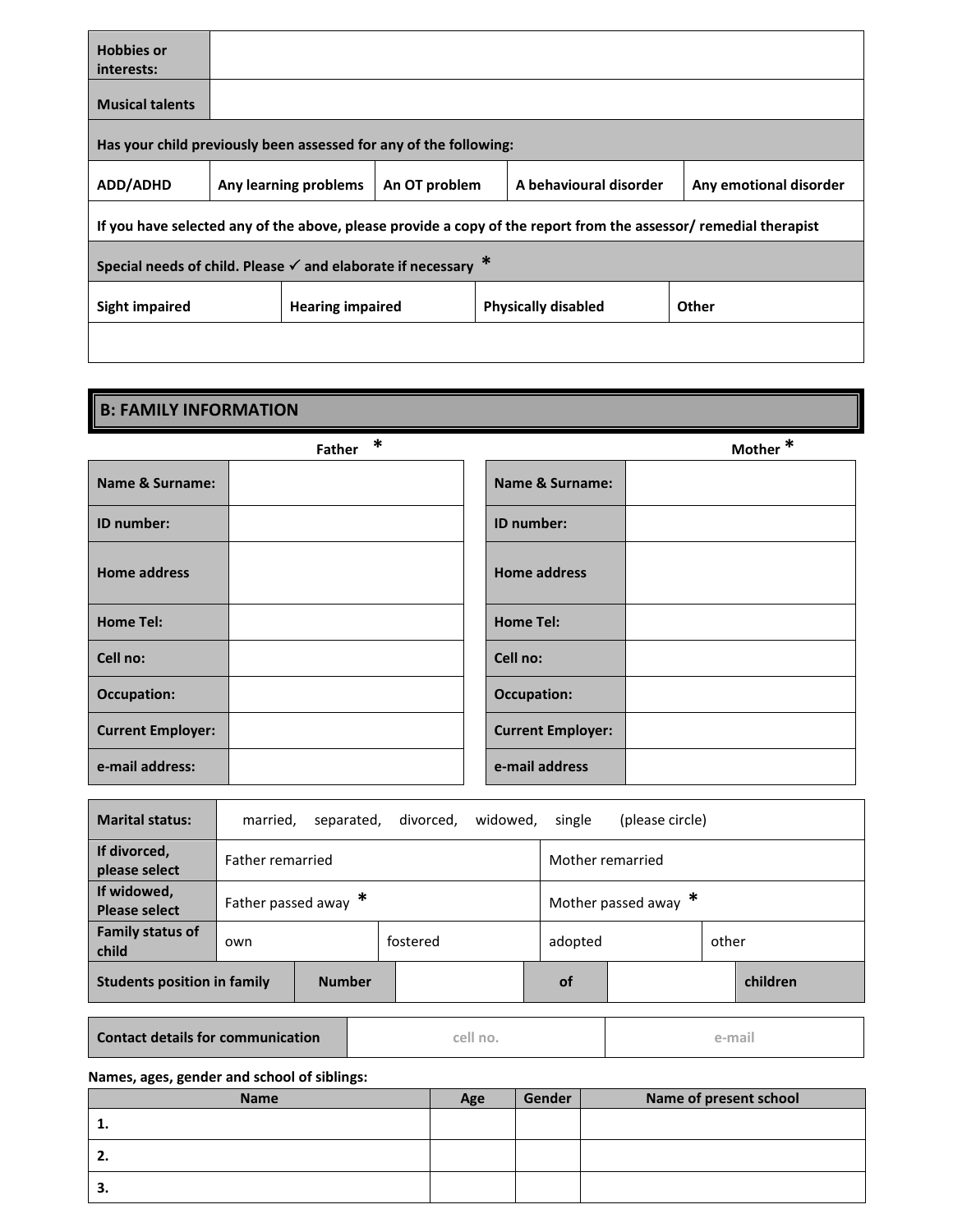#### Where could you as parents give assistance? (please indicate M for mom or D for dad)

| <b>Fundraising</b>          | Praise and worship       | <b>Staff relief teaching</b> |
|-----------------------------|--------------------------|------------------------------|
| <b>Spiritual support</b>    | <b>Financial support</b> | <b>Computers</b>             |
| Maintenance                 | <b>Marketing</b>         |                              |
| <b>Please give details:</b> |                          |                              |

#### **Christian background**

| To which congregation, if any, do you belong?        |  |                          |    |  |  |  |
|------------------------------------------------------|--|--------------------------|----|--|--|--|
| <b>Name of Pastor:</b>                               |  | <b>Telephone number:</b> |    |  |  |  |
| Are both parents supportive of the choice of school? |  | yes                      | no |  |  |  |
| If no, please explain.                               |  |                          |    |  |  |  |

## **C: FINANCIAL INFORMATION**

School fees, essential to the existence of the school, are without exception compulsory and are payable in advance. The sum of the fees is determined by the School Governing Body and is directly related to the costs of running and maintaining the school.

• In the event of a student being removed from the school **A FULL TERMS NOTICE IN WRITING** shall be given to the school Administrator.

| Who will be responsible | Name &<br>surname: | Tel no:  |  |
|-------------------------|--------------------|----------|--|
| for paying school fees. | Signature:         | Cell no: |  |

Please complete and sign **Annexure A**

| <b>D: MEDICAL INFORMATION</b> |  |
|-------------------------------|--|
|                               |  |

Please complete and sign **Annexure B**

#### **E: GENERAL CONSENT and INDEMNITY**

Please complete and sign **Annexure C**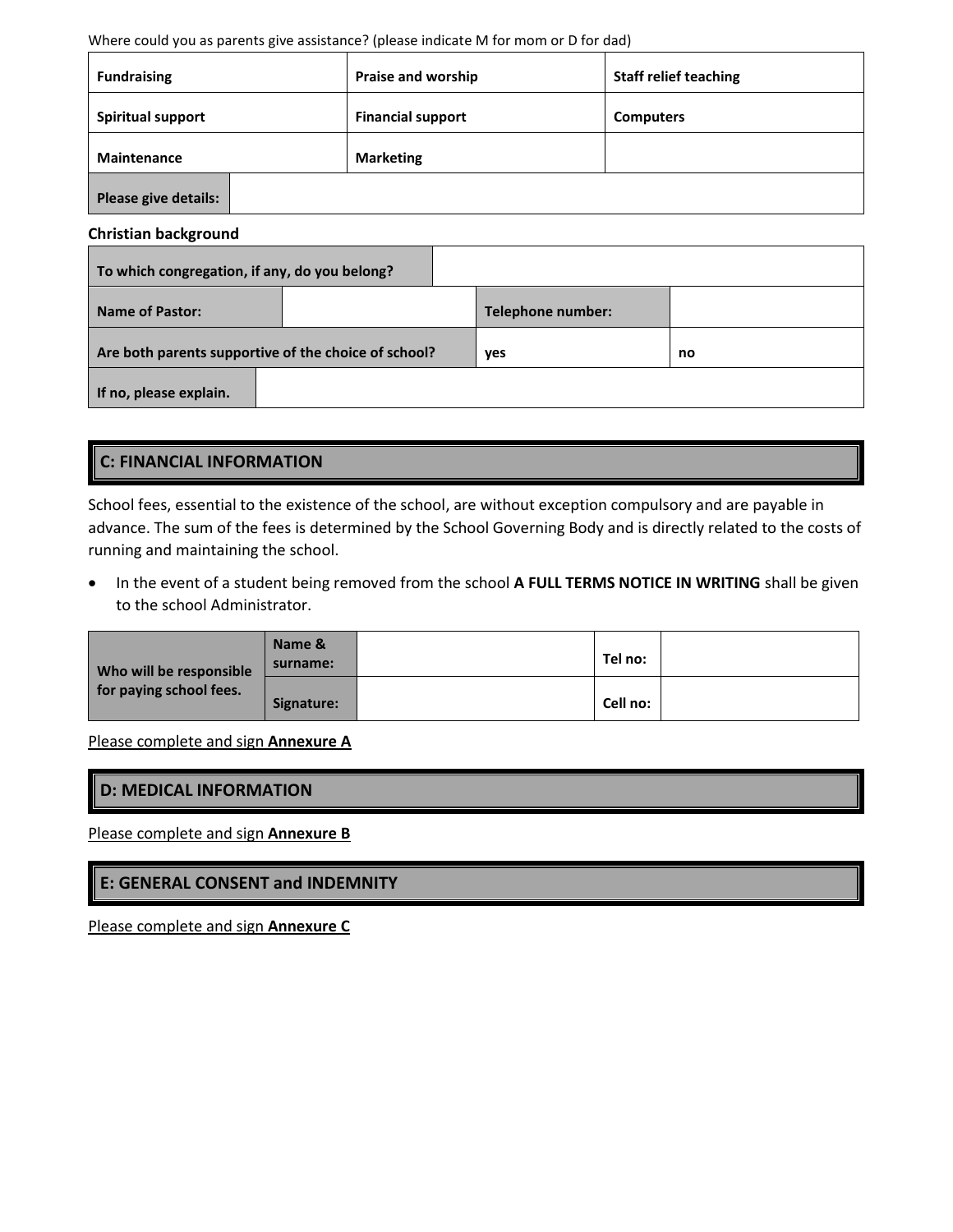**How did you find out about the school? Reason for sending your child to the school Existing Parents. Any Questions, Comments?**

#### **Absent from school**

 I will endeavor to see that my child is not absent from school unless absolutely necessary and, if so, I will send a letter of explanation on his/her return to school.

#### **Doctor's appointments**

• I understand that all doctor's appointments, therapies and assessments etc. need to be scheduled for after school hours, not during school hours.

#### **Transport to and from school**

My child uses a taxi service to and from school.

The drivers name is: \_\_\_\_\_\_\_\_\_\_\_\_\_\_\_\_\_\_\_\_\_\_\_\_\_\_\_\_\_ Contact number: \_\_\_\_\_\_\_\_\_\_\_\_\_\_\_\_\_\_\_\_\_\_\_

#### **Banking details**

FNB BANK Cheque account The Rock Academy ACCOUNT NUMBER: 623 423 51848 BRANCH CODE: 202 309

 **I understand that The Rock Academy is a Christian school, based on Christian values and ethics. I further understand that all Christian religious events will be celebrated at the school and that school plays etc. may incorporate or be based on a Christian theme. I confirm that I have no objection thereto.**

**Signature of father/guardian Signature of mother/guardian Date**

\_\_\_\_\_\_\_\_\_\_\_\_\_\_\_\_\_\_\_\_\_\_\_\_\_\_\_\_\_\_ \_\_\_\_\_\_\_\_\_\_\_\_\_\_\_\_\_\_\_\_\_\_\_\_\_\_\_\_\_ \_\_\_\_\_\_\_\_\_\_\_\_\_\_\_\_\_\_\_\_\_\_\_\_\_\_

**\* Western Cape Education Department CEMIS requirement**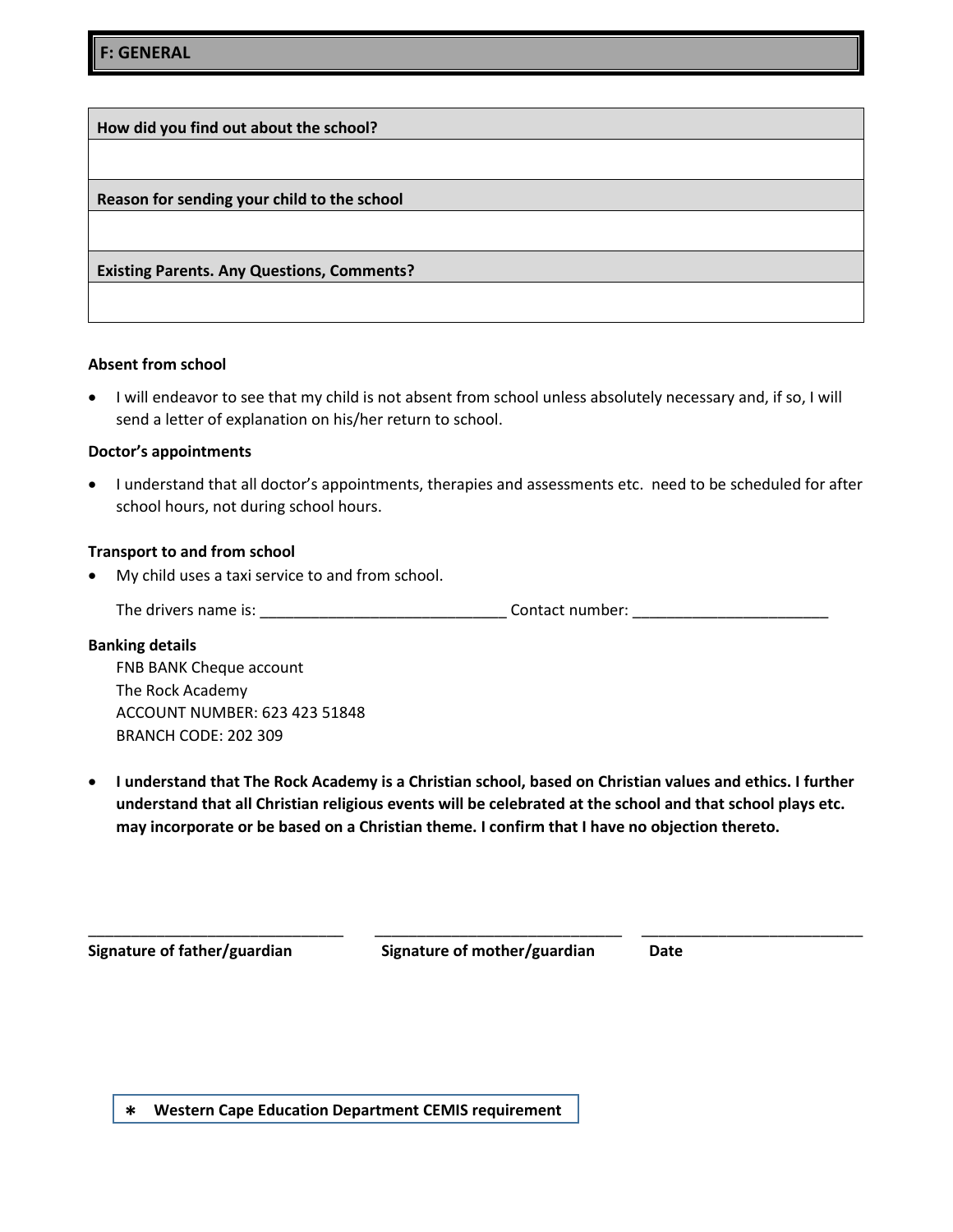## **THE ROCK ACADEMY CHRISTIAN SCHOOL**



 **changed lives, changing lives**

Tel: 021 785 4753

 Mobile: 083 682 2618 Fax: 086 68 5403 Email: [info@therockacademy.co.za](mailto:info@therockacademy.co.za)

Web[: www.therockacademy.co.za](http://www.therockacademy.co.za/)

#### **Required Documentation**

Please e-mail proof of income (both parents) directly to the bursar at [accounts@therockacademy.co.za](mailto:accounts@therockacademy.co.za) or, alternatively place it in a sealed envelope marked for the attention of the bursar and submit it with this application.

#### **AGREEMENT TO PAY SCHOOL FEES**

#### Entered into between **THE ROCK ACADEMY** and

| <b>Full names of</b><br>Father/Guardian: |  | <b>Full names of</b><br>Mother/Guardian: |  |  |
|------------------------------------------|--|------------------------------------------|--|--|
| <b>ID Number</b>                         |  | <b>ID Number</b>                         |  |  |
| <b>Home address</b>                      |  | <b>Home address</b>                      |  |  |
| <b>Home Tel:</b>                         |  | <b>Home Tel:</b>                         |  |  |
| Cell no:                                 |  | Cell no:                                 |  |  |
| Employer<br><b>Address:</b>              |  | <b>Employer</b><br><b>Address:</b>       |  |  |
| e-mail address:                          |  | e-mail address                           |  |  |
| <b>Names of children at The Rock</b>     |  |                                          |  |  |

- I/We, the undersigned accept responsibility for the payment of school fees and compulsory annual "Extras Fee" as indicated below.
- School fees are due and payable in advance on the  $1<sup>st</sup>$  day of the month.
- In the event of my/our child leaving the school, **a full terms notice must be given in writing** to the School Administrator, failing which I/we will be liable for a full terms fees in lieu of notice.

#### **I/we undertake to pay as follows. (Mark with an X**)

| Annually before 31 January. R31 900.00 less 5% = R30,305.00 per child.      |  |
|-----------------------------------------------------------------------------|--|
| Monthly over 11 months. R2 900.00 per month per child commencing 1 January. |  |
| Annual Extras Fee per child to be paid before 15 December 2019              |  |
| Grade 1 - R2 500.00                                                         |  |
| Grades 2 and 3 - R2 000.00                                                  |  |
| Grades 4 to 7 - R2 800.00                                                   |  |

- In the event that I/we fail to make prompt payment on or before due date, **the full amount** will immediately become due and payable without notice. Late payments (after the  $7<sup>th</sup>$  of the month) will incur an administrative penalty of R75.00 per non-payment.
- Should fees be unpaid for 3 months, the school may **ask the student to leave** and institute **legal action** in which event I/we will be liable for costs on the attorney/client scale as well as collection commission and tracing fees.

\_\_\_\_\_\_\_\_\_\_\_\_\_\_\_\_\_\_\_\_\_\_\_\_\_\_\_\_\_\_ \_\_\_\_\_\_\_\_\_\_\_\_\_\_\_\_\_\_\_\_\_\_\_\_\_\_\_\_\_ \_\_\_\_\_\_\_\_\_\_\_\_\_\_\_\_\_\_\_\_\_\_\_\_\_\_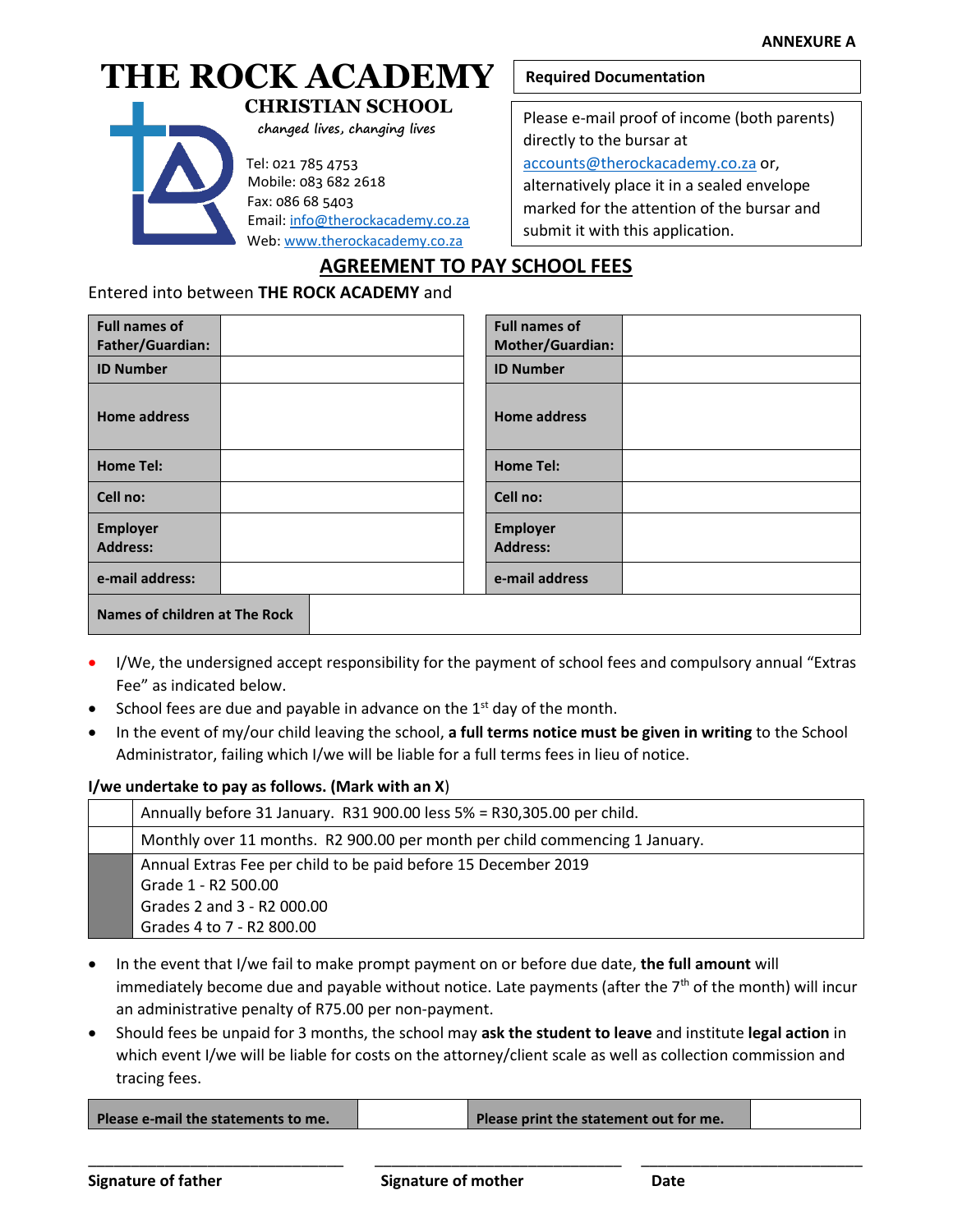# **THE ROCK ACADEMY** ANNEXURE B



 **CHRISTIAN SCHOOL**

 **changed lives, changing lives**

 Tel: 021 785 4753 Mobile: 083 682 2618 Fax: 086 68 5403 Email[: info@therockacademy.co.za](mailto:info@therockacademy.co.za) Web: [www.therockacademy.co.za](http://www.therockacademy.co.za/)

#### **MEDICAL CONSENT FORM**

| MEDICAL INFORMATION OF (student name) _________                       |                          |                      |        |           |  |
|-----------------------------------------------------------------------|--------------------------|----------------------|--------|-----------|--|
| Does your child have any physical disability?                         |                          | Yes                  | no     |           |  |
| If yes, please specify:                                               |                          |                      |        |           |  |
| Does your child have any allergies? (bee stings, Elastoplast, Savlon) |                          |                      | Yes    | <b>No</b> |  |
| If yes, please specify:                                               |                          |                      |        |           |  |
| Does your child have any medical conditions? (diabetes, asthma)       |                          |                      | Yes    | No        |  |
| If yes, please specify:                                               |                          |                      |        |           |  |
| Is your child on any regular medication?                              |                          |                      | Yes    | <b>No</b> |  |
| If yes, please specify:                                               |                          |                      |        |           |  |
| <b>Family doctor:</b>                                                 |                          | <b>Phone number:</b> |        |           |  |
| Medical Aid scheme/ Hospital Plan:                                    |                          | Number:              |        |           |  |
| Name of main member:                                                  |                          |                      |        |           |  |
| Contact me first: (Parent/Guardian)                                   |                          | Name:<br>Number:     |        |           |  |
| If unable to contact parent/ guardian, please call:                   |                          |                      |        |           |  |
| Name:                                                                 | Relationship<br>to child |                      | Number |           |  |
| Relationship<br>Name:<br>to child                                     |                          |                      | Number |           |  |
|                                                                       |                          |                      |        |           |  |

- In case of emergencies, The Rock Academy, has my/our consent to authorize medical care for my child.
- I give consent for a staff member of The Rock Academy to administer Panado only.
- I understand that any other medication needs to be administered by parents and no requests should be made to administer scheduled medications.

| Parent/ guardian signature | Name (please print) | Date |
|----------------------------|---------------------|------|
| <b>Staff notes:</b>        |                     |      |
|                            |                     |      |
|                            |                     |      |
|                            |                     |      |